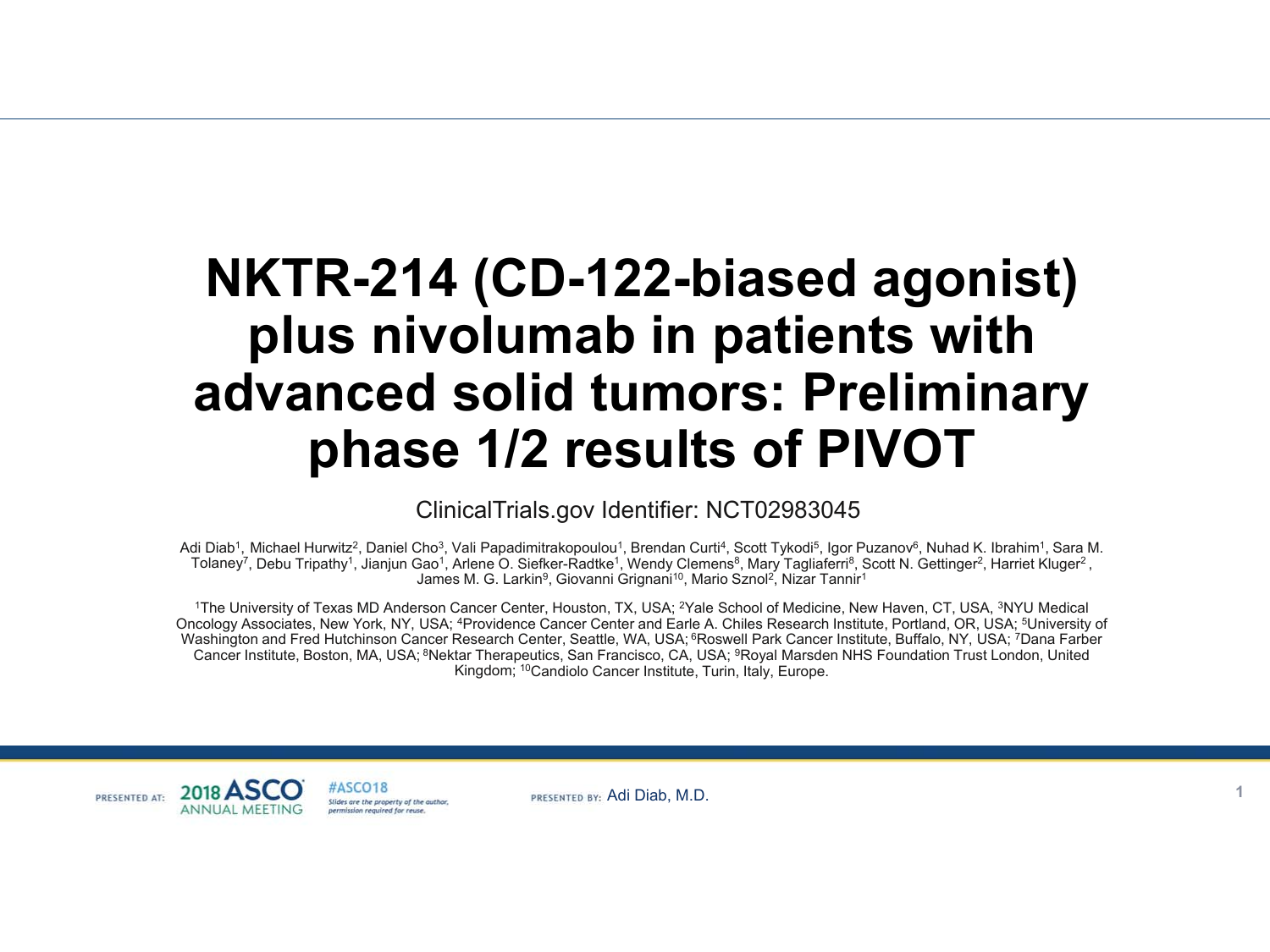# **Presenter Disclosure Information**

Dr. Adi Diab, The University of Texas MD Anderson Cancer Center

The following relationships exist related to this presentation:

Research funding (institution): Nektar Therapeutics, Bristol-Myers Squibb, Idera Pharmaceuticals, Apexigen



#ASCO18 Slides are the property of the author. permission required for reuse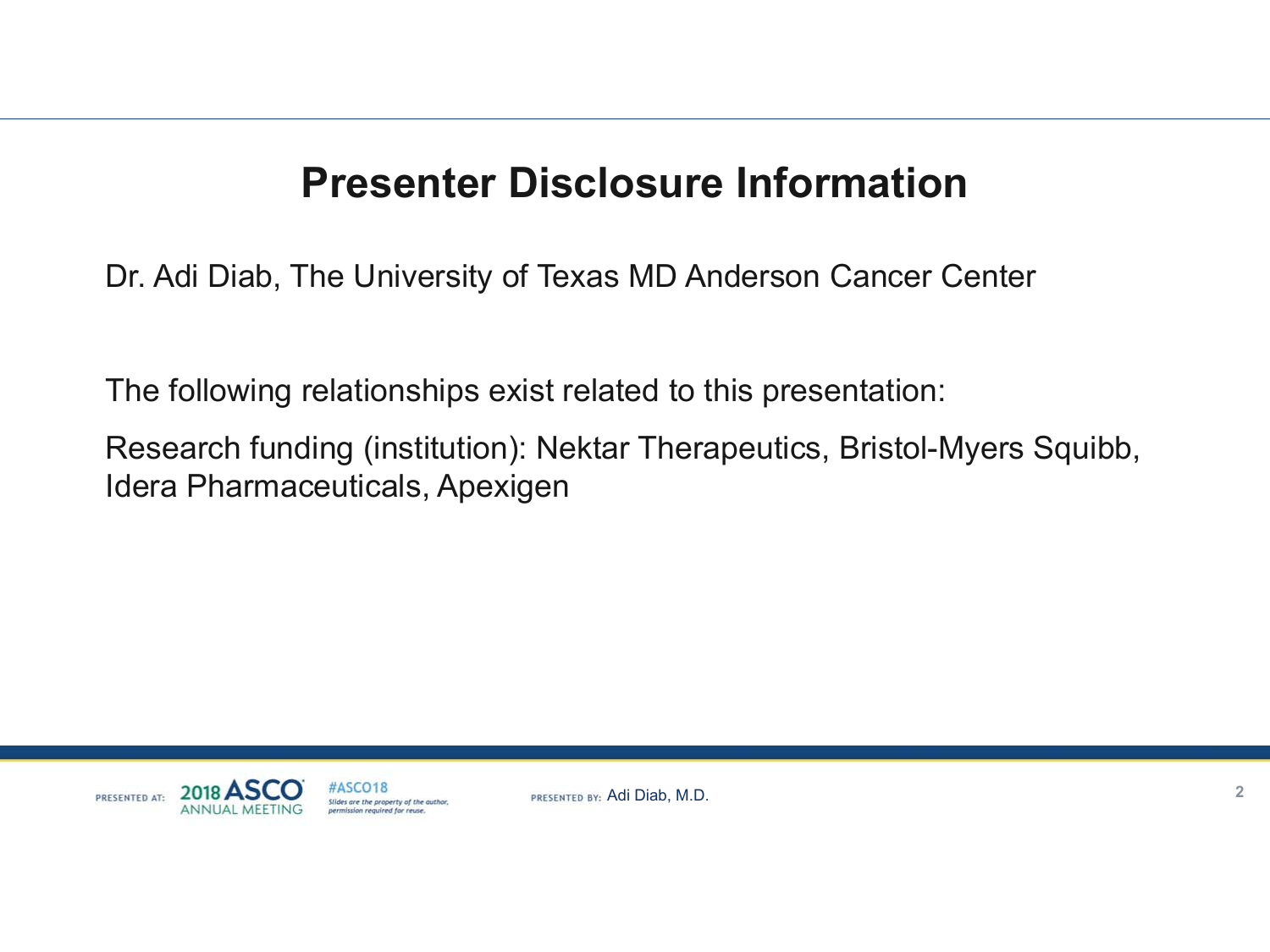# **NKTR-214 Background: Harnessing the IL-2 Pathway to Increase TILs**



- NKTR-214 prodrug design with sustained signaling
- $\bullet$  Mitigation of rapid immune stimulation to achieve safe, outpatient regimen administered every 3 week IV dosing
- $\bullet$  Biased signaling preferentially activates and expands effector T cells and NK cells over Tregs in the tumor microenvironment
- NKTR-214 increases proliferation of TILs and PD-1 expression on the surface of CD8+ T cells providing a mechanistic rationale for combining with nivolumab

2018 AS PRESENTED AT: **ANNUAL MEETING** 

#ASCO18 Slides are the property of the author. permission required for reuse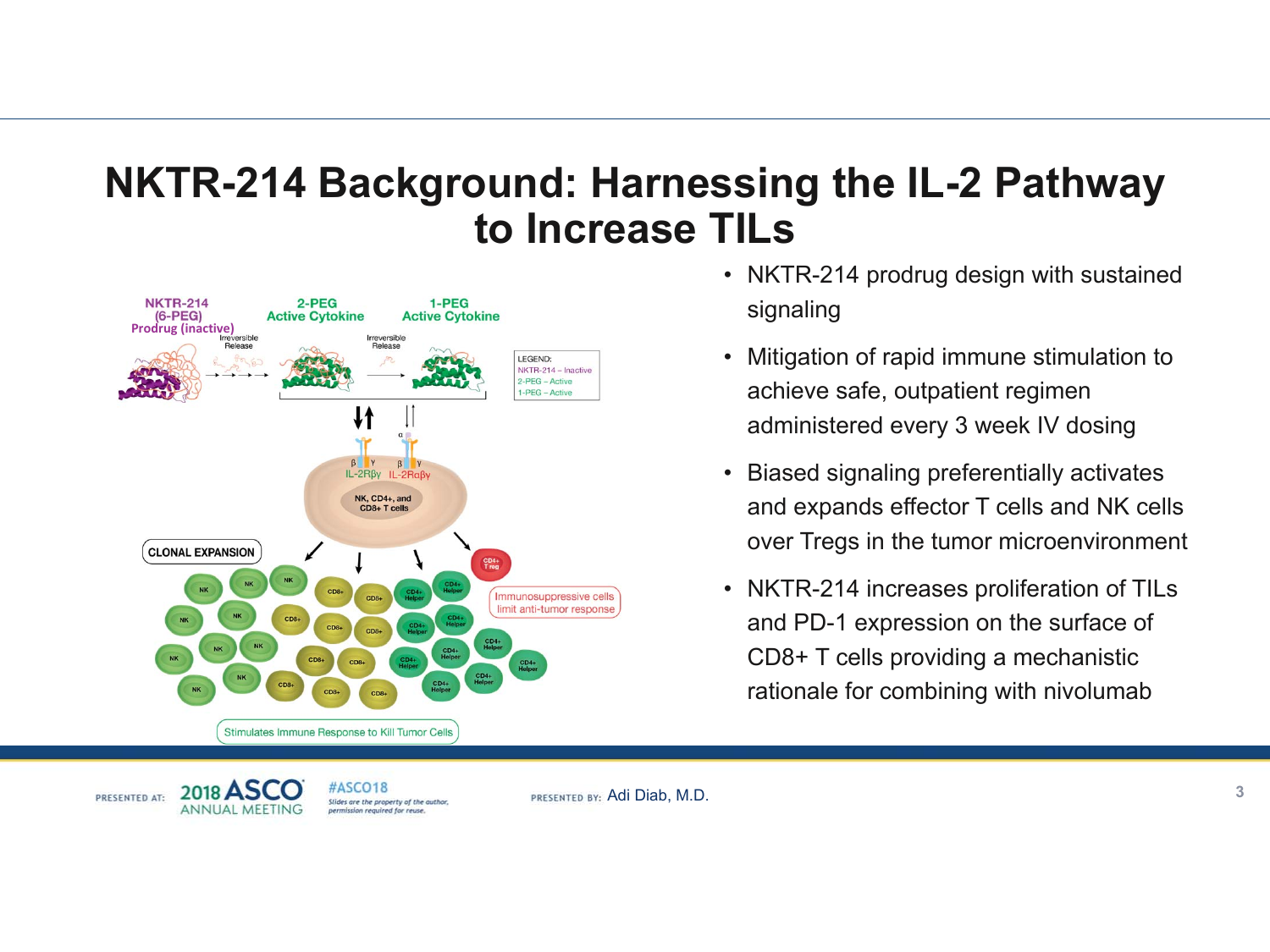## **PIVOT-02 Study Dose-Escalation in I-O Treatment-Naïve Patients: Enrollment Complete**



**RP2D, recommended Phase 2 dosing<br><b>RP2D, recommended Phase 2 dosing** 

PRESENTED AT: **ANNUAL MEETING** 

#ASCO18 Slides are the property of the author, permission required for reuse.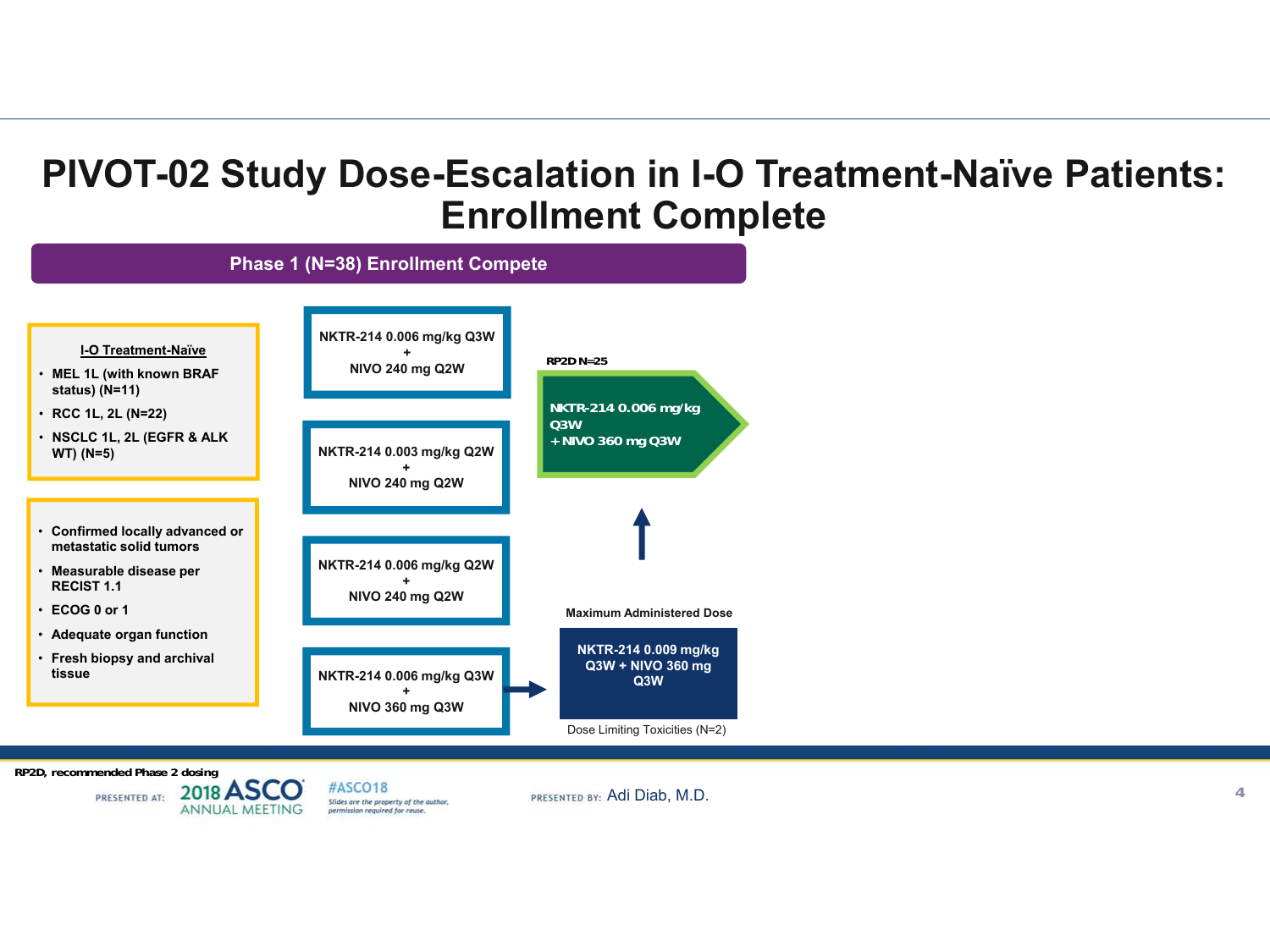### **Stage IV IO-Naïve 1L Melanoma Dose Escalation Cohort (N=11) Deepening of Responses Over Time**

**Best Overall Response by RECIST: ORR=7/11 (64%); DCR=10/11 (91%)**









**5**

#ASCO18 2018 PRESENTED AT: Slides are the property of the author. **ANNUAL MEETI** permission required for reuse

and non-target lesions cleared.# Best Overall Response is SD (PR for target lesions, PD per new lesion on confirmatory scan) + Best overall response is PR Horizontal dotted lines indicate the thresholds for PD, PR and CR response according to RECIST (version 1.1) criteria. CR: Complete response, all target to (CR for target lesions, non-target lesions still present).. -100% is PR (CR for target lesions, non-target lesions still present) "u": Unconfirmed.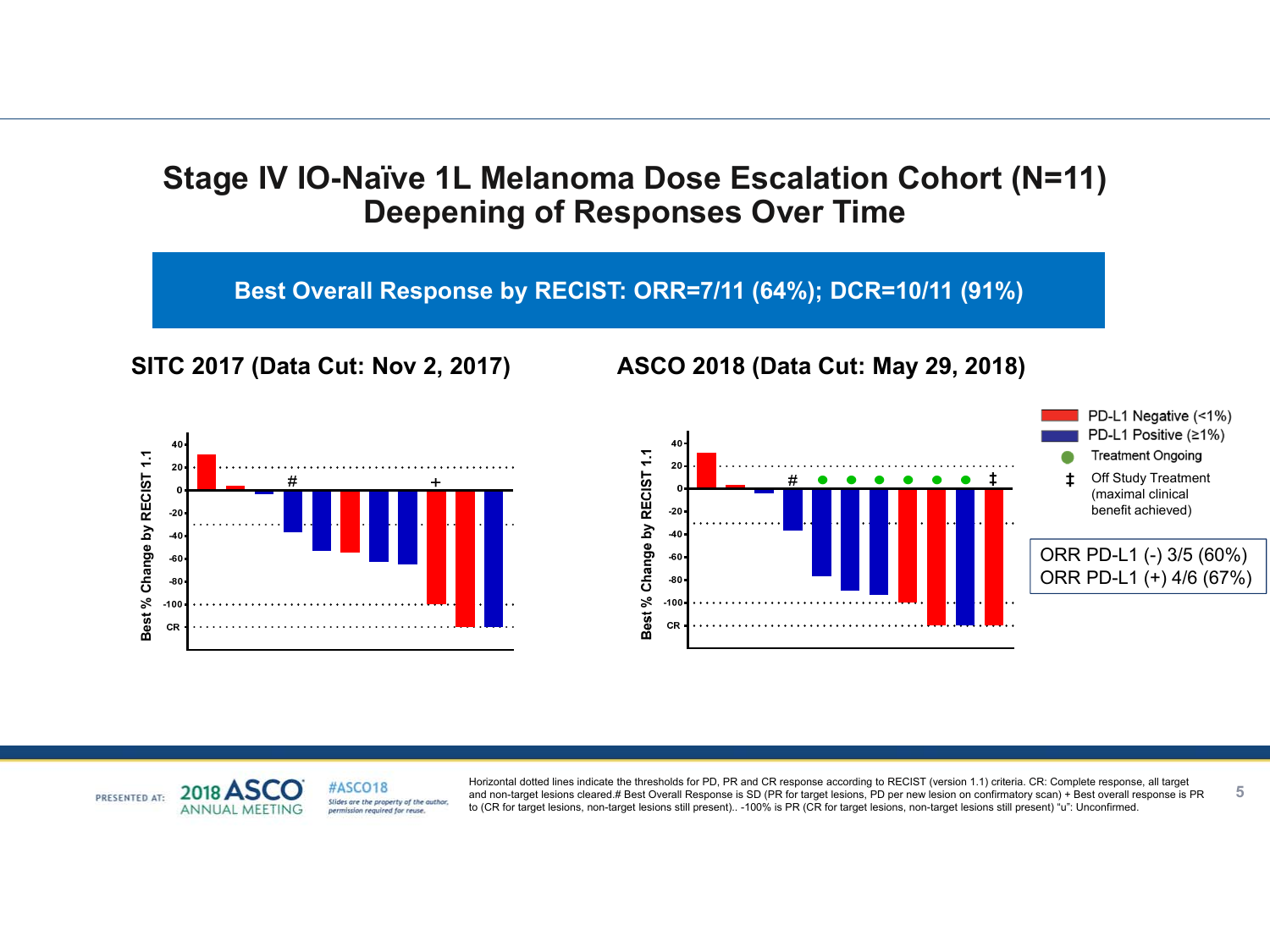### **Stage IV IO-Naïve 1L RCC Dose Escalation Cohort (N=14) Deepening of Responses Over Time**

**SITC 2017: ORR=6/13 (46%); DCR=11/13 (85%) SITC 2017: ORR=6/13 (46%); DCR=11/13 (85%) ASCO 2018: ORR=10/14 (71%); DCR=11/14 (79%)**

**SITC 2017 (Data Cut: Nov 2, 2017) ASCO 2018 (Data Cut: May 29, 2018)**







#### **Increased ORR With Continued Treatment Patients with Initial Stable Disease Convert to Responses Over Time**



Horizontal dotted lines indicate the thresholds for PD, PR and CR response according to RECIST (version 1.1) criteria. \*Best overall response is PD (SD for target lesions, PD per non-target lesions). "u": Unconfirmed.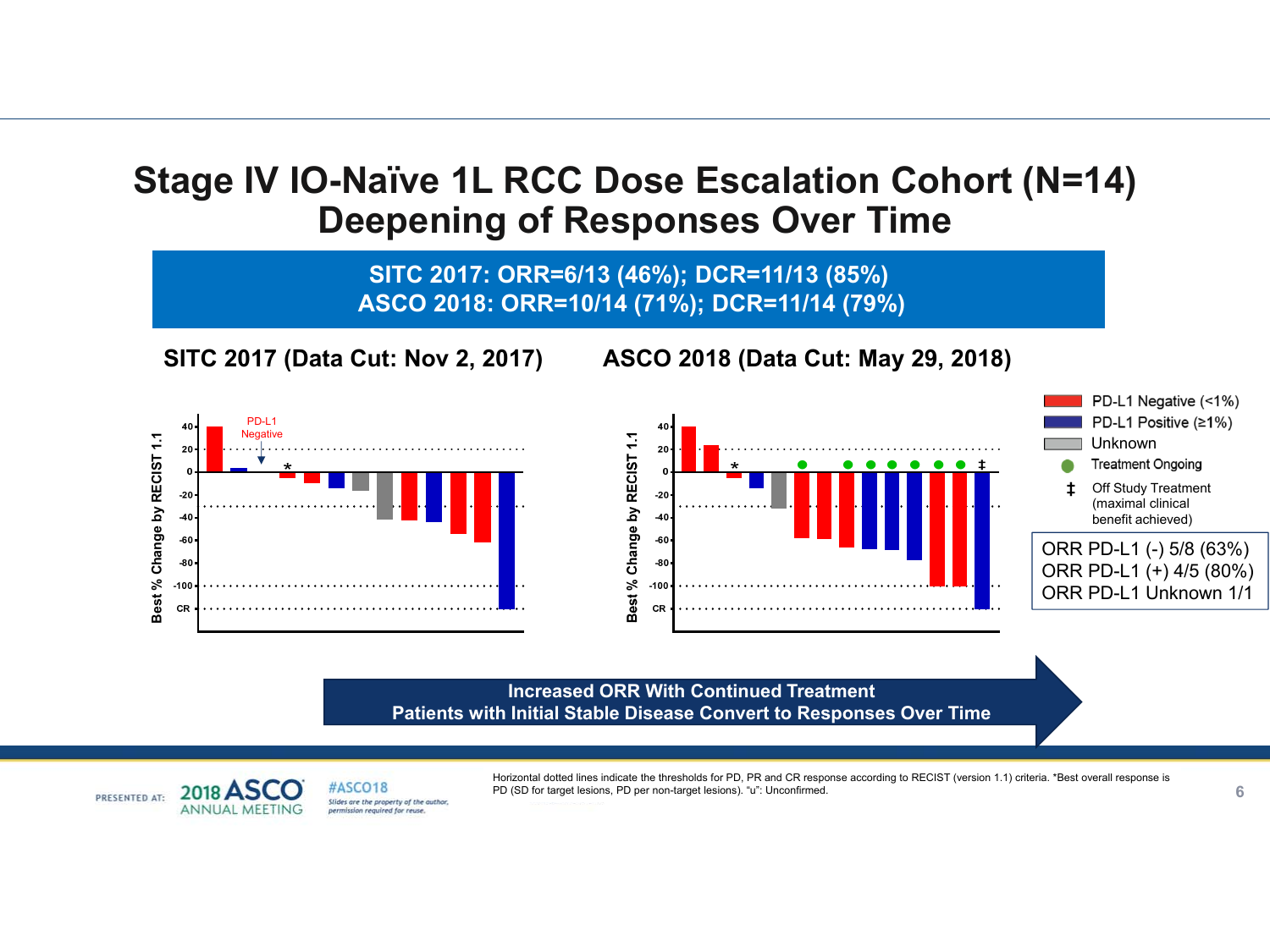### **Stage IV IO-Naïve 1-2L NSCLC Dose Escalation Cohort (N=5) Deepening of Responses Over Time in PD-L1 Negative Patients**

**Best Overall Response by RECIST (2L): ORR=3/4 (75%); DCR=3/4 (75%) Best Overall Response by RECIST (1L and 2L): ORR=3/5 (60%); DCR=4/5 (80%)**

**40** Best % Change by RECIST 1.1 **200-20 -40-60-80 -100 CR**

#### **SITC 2017 (Data Cut: Nov 2, 2017) ASCO 2018 (Data Cut: May 29, 2018)**





(version 1.1) criteria., CR: Complete response, all target and non-target lesions cleared,. "u": Unconfirmed PDL1 positivity for this analysis was 1% or greater. Horizontal dotted lines indicate the thresholds for PD, PR and CR response according to RECIST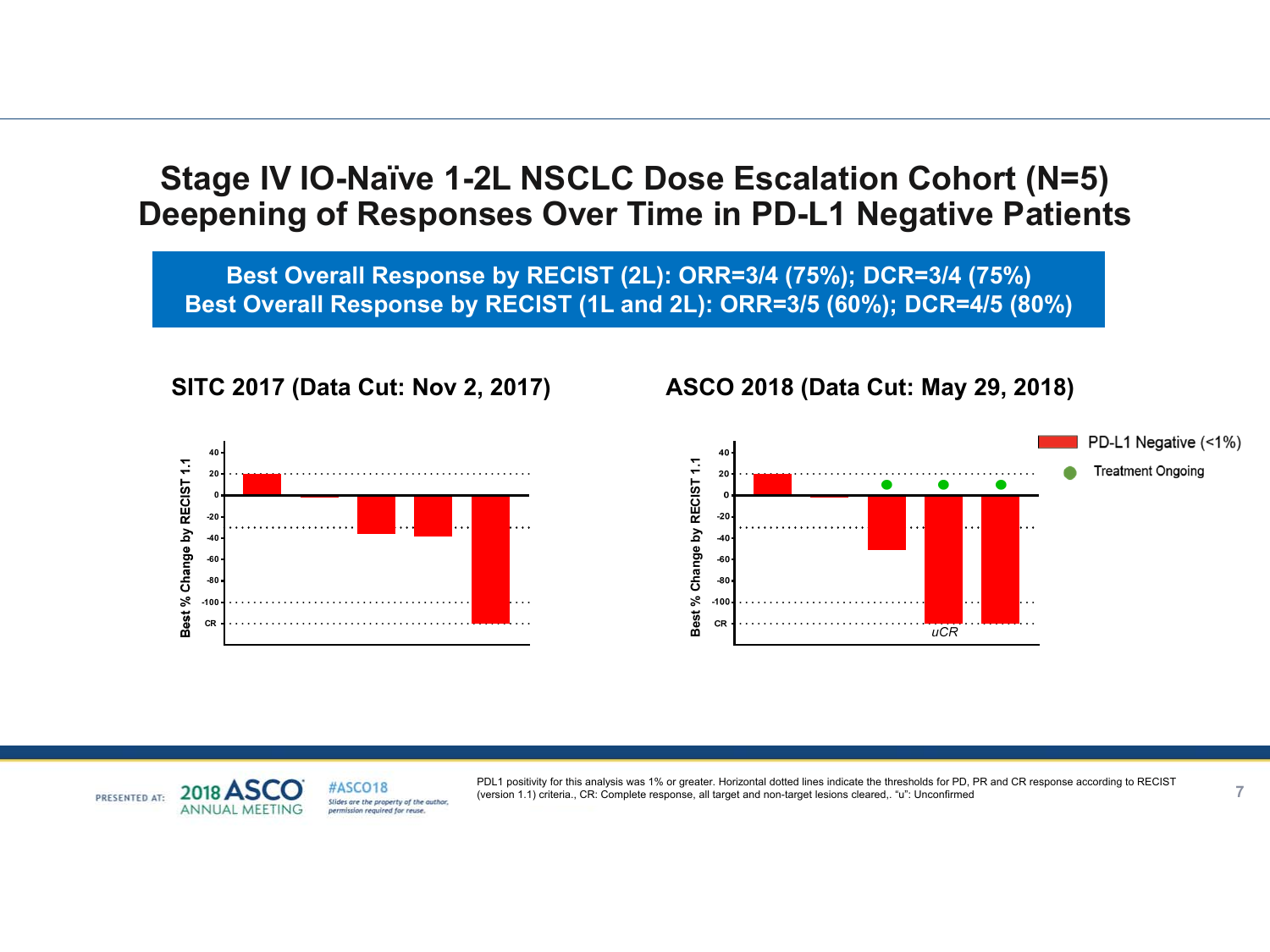# **PIVOT-02 RP2D Dose Expansion Cohorts in 5 Tumor Types: Enrollment Ongoing**



2018 ASCO PRESENTED AT: **ANNUAL MEETING** 

#ASCO18 Slides are the property of the author. permission required for reuse.

PRESENTED BY: Adi Diab, M.D.

†7 patients from 1L melanoma dose escalation cohort, 11 patients from 1L RCC dose escalation cohort included in RP2D expansion cohorts RP2D: recommended Phase 2 dosing

**8**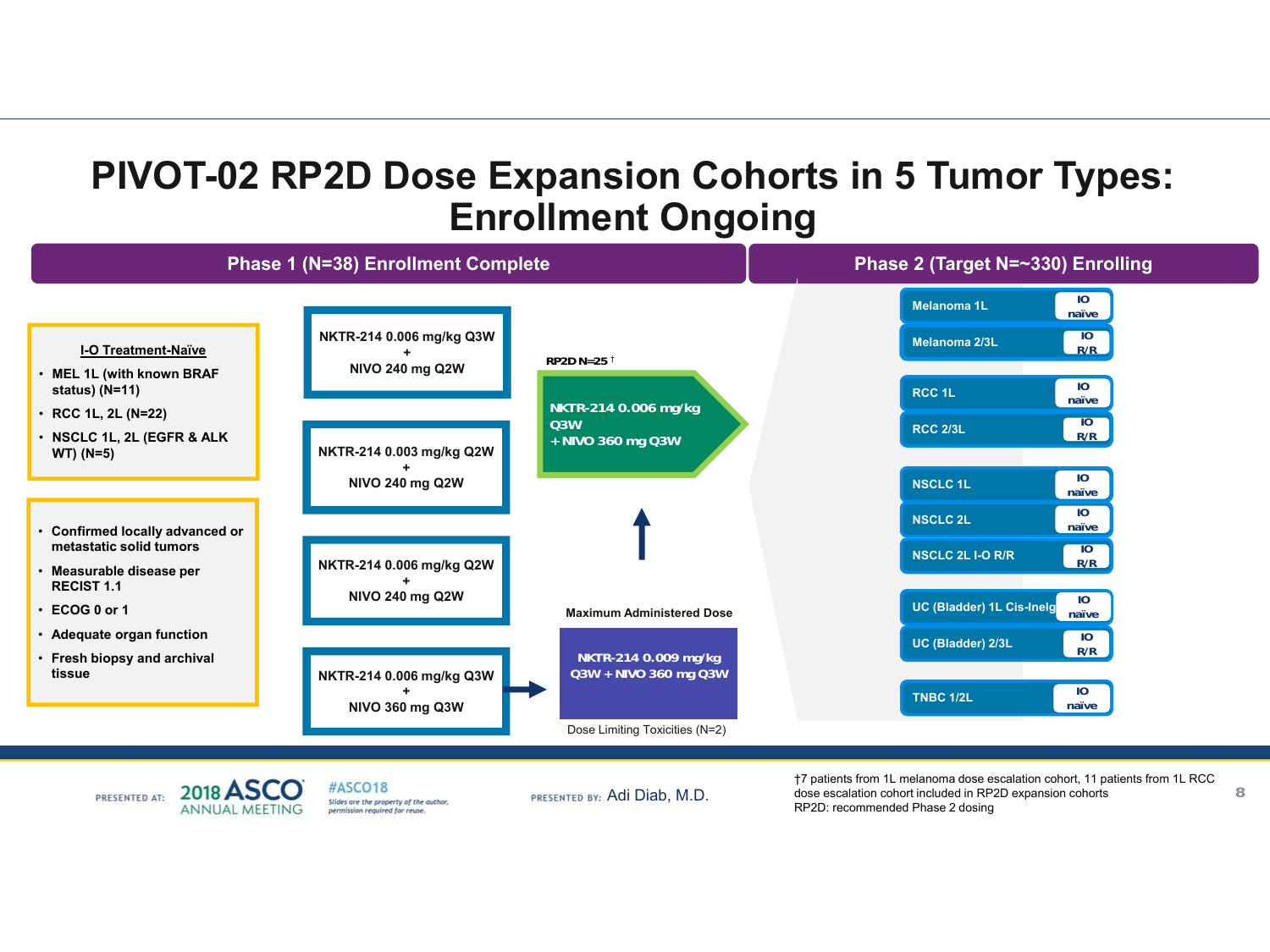# **PIVOT-02 RP2D Dose Expansion Cohorts in 5 Tumor Types: Enrollment Ongoing**



2018 ASCO PRESENTED AT: **ANNUAL MEETING**  #ASCO18 Slides are the property of the author. permission required for reuse.

†7 patients from 1L melanoma dose escalation cohort, 11 patients from 1L RCC dose escalation cohort included in RP2D expansion cohorts PRESENTED BY: Adi Diab, M.D. dose escalation cohort included in RP2<br>RP2D: recommended Phase 2 dosing

**9**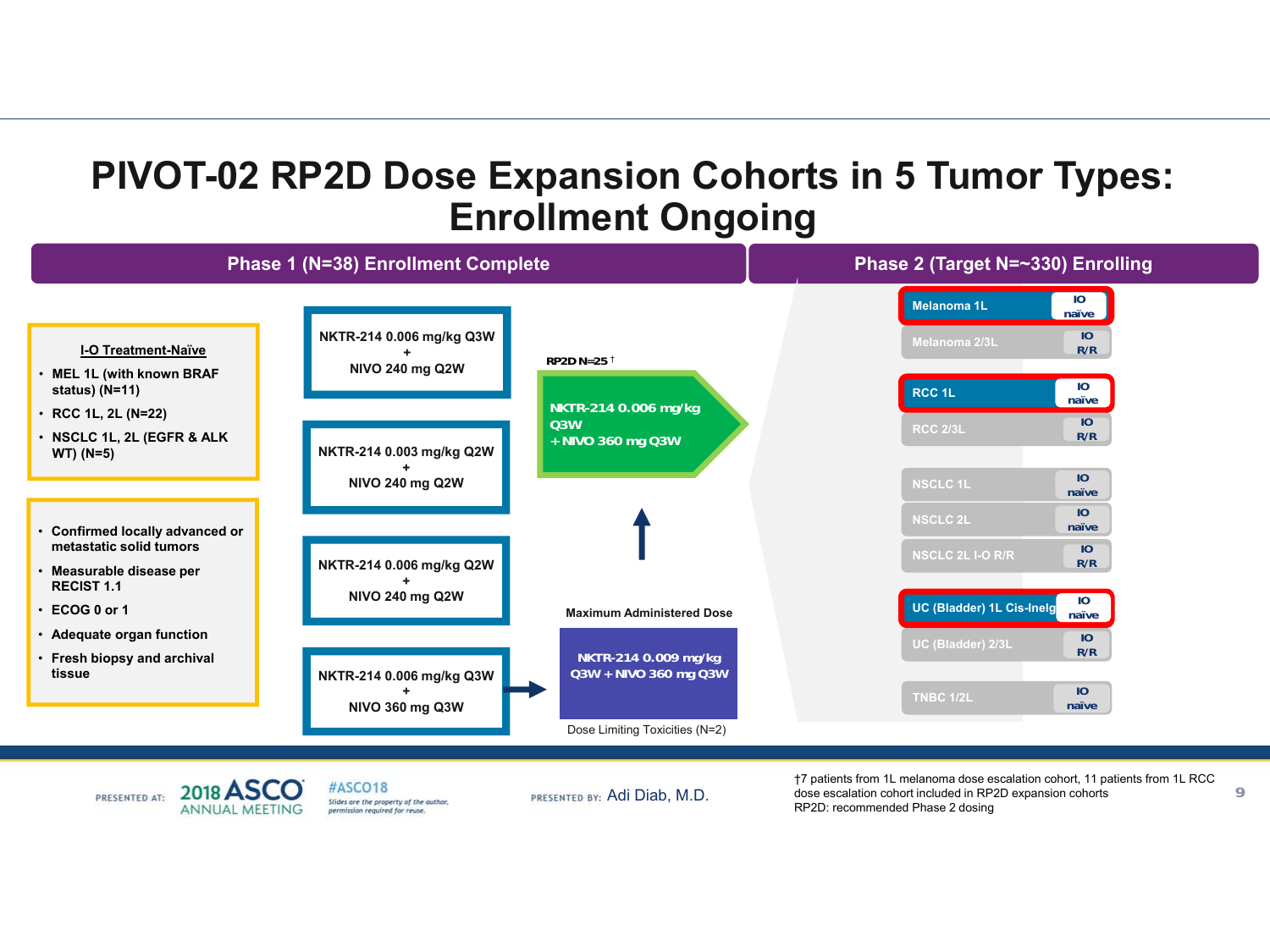# **PIVOT-02 Fleming Two Stage Design**



**1L Urothelial (Cis-ineligible)** 16<sup>4</sup> 45 **10** 10 18 18 → 24 ≥ 6

† 7 patients from 1L melanoma dose escalation cohort, 11 patients from 1L RCC dose escalation included in RP2D expansion cohorts

The Fleming two stage design: alpha 0.1 and power 90% designed to show superiority over single agent checkpoint Inhibitor. \*Historical rates are for single checkpoint inhibitors



#ASCO18 Slides are the property of the author,<br>permission required for reuse.

<sup>\*</sup>Historical rates are for single checkpoint inhibitors<br>1. Robert et al. N Engl J Med. 2015;372:320-30; 2.Topalian et al. N Engl J Med. 2012;366:2443-54; 3. Motzer et al. JCO 33(13): 1430-7;

4. Rosenberg et al., Lancet 2016; 387:1909-20; \*\*RCC trials noted were 2+ line following VEGF therapy.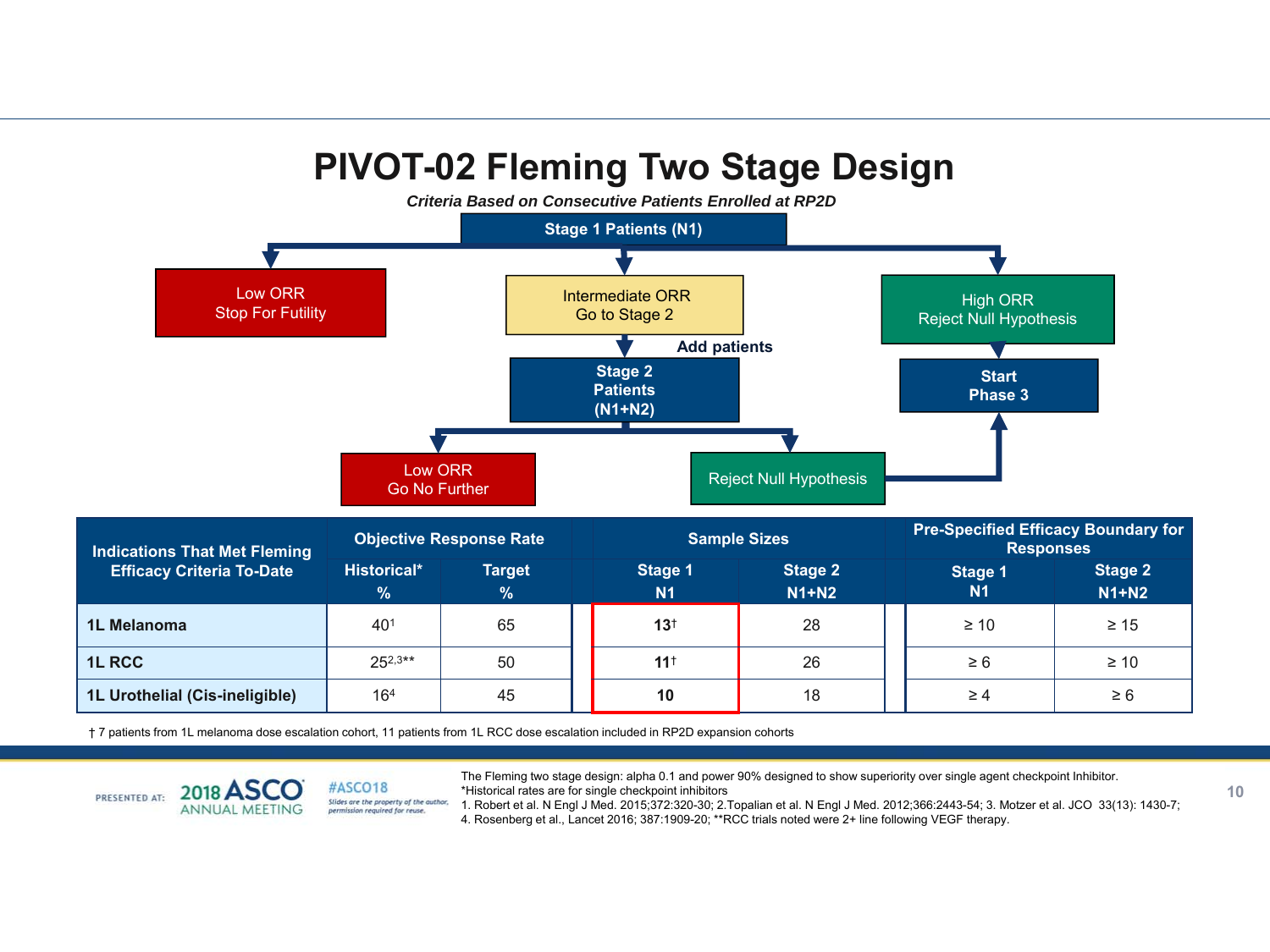# **Enrollment to I-O Naïve Cohorts That Met Fleming Efficacy Criteria as of May 29, 2018**

| <b>I-O Naïve Cohort</b>           | <b>Eligible Per Protocol</b><br><b>Treated at RP2D</b> | <b>Evaluable</b> | <b>Consecutive</b><br><b>Enrollment</b><br><b>Fleming Analysis</b><br><b>N1</b> | <b>Consecutive</b><br><b>Enrollment</b><br><b>Fleming Analysis</b><br>$N1+N2$ |
|-----------------------------------|--------------------------------------------------------|------------------|---------------------------------------------------------------------------------|-------------------------------------------------------------------------------|
| 1L Melanoma                       | $41^+$                                                 | 37               | 13                                                                              | 28                                                                            |
| 1L RCC                            | 48†                                                    | 47               | 11                                                                              | 26                                                                            |
| 1L Urothelial<br>(Cis-Ineligible) | 16                                                     | 10               | 10                                                                              | <b>Enrolling</b>                                                              |
| <b>Total</b>                      | 105                                                    | 94               |                                                                                 |                                                                               |

All other patient cohorts in PIVOT are ongoing and/or enrolling and have not yet met Fleming futility or efficacy criteria to-date.

2018 A PRESENTED AT: **ANNUAL MEETII**  #ASCO18 Slides are the property of the author. permission required for reuse.

PRESENTED BY: Adi Diab, M.D.

† 7 patients from 1L melanoma dose escalation cohort, 11 patients from 1L RCC dose escalation cohort included in RP2D expansion cohorts.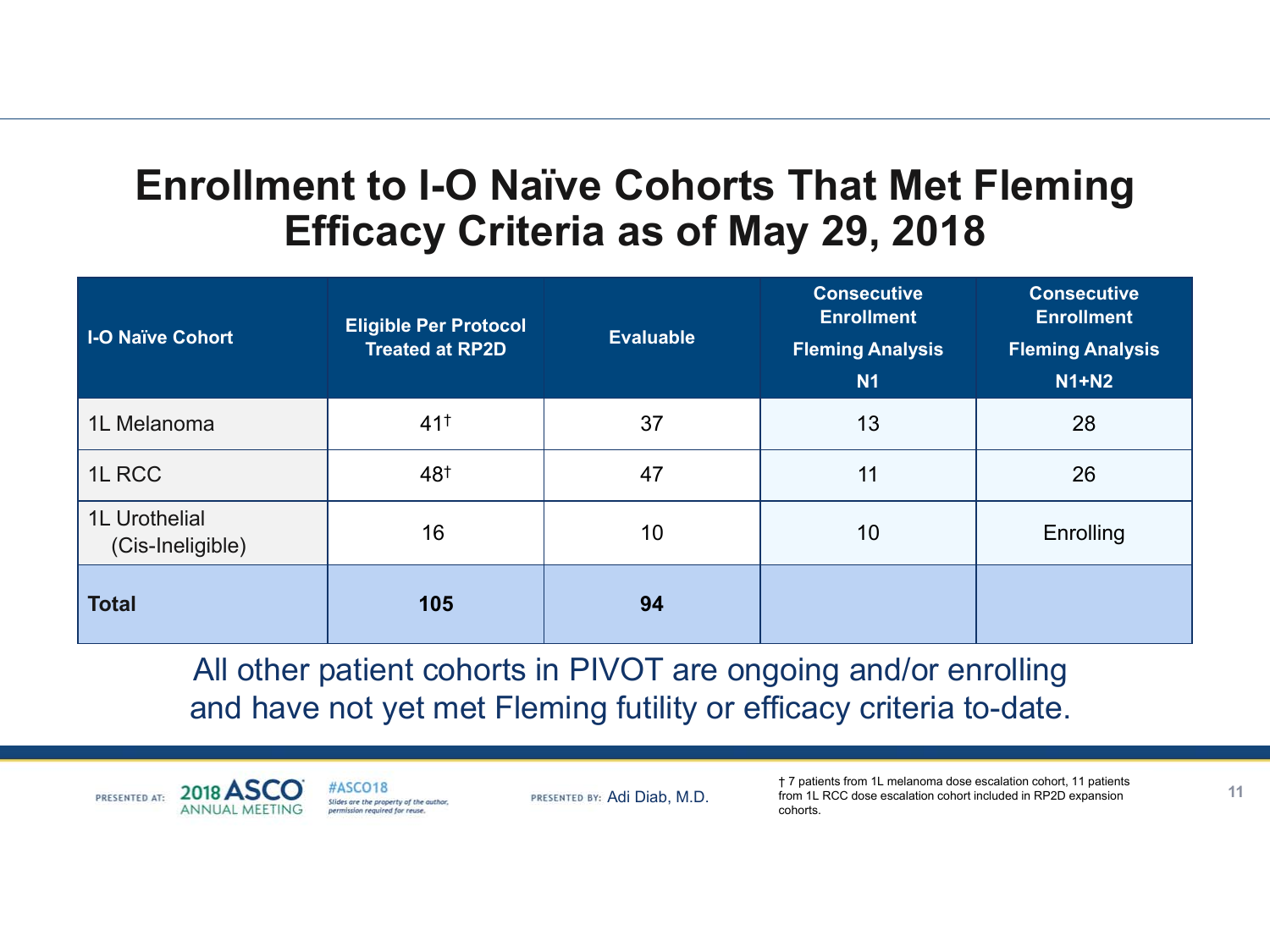# **Patient Demographics and Disease Characteristics**

|                                | 1L Melanoma<br>$(N=41)$ | 1L RCC<br>$(N=48)$ | <b>Urothelial</b><br>(Cis-Ineligible)<br>$(N=16)$ |
|--------------------------------|-------------------------|--------------------|---------------------------------------------------|
| <b>Sex</b>                     |                         |                    |                                                   |
| Female                         | 17 (41.5%)              | 10 (20.8%)         | 5(31.3%)                                          |
| Male                           | 24 (58.5%)              | 38 (79.2%)         | 11 (68.8%)                                        |
|                                |                         |                    |                                                   |
| Age (years)                    |                         |                    |                                                   |
| Median (Range)                 | 63 (22-80)              | 61 (40-78)         | 70 (54-83)                                        |
|                                |                         |                    |                                                   |
| <b>ECOG Performance Status</b> |                         |                    |                                                   |
| 0                              | 31 (75.6%)              | 29 (60.4%)         | 6(37.5%)                                          |
|                                | $9(22.0\%)$             | 19 (39.6%)         | 10 (62.5%)                                        |
| Not Done                       | $1(2.4\%)$              |                    |                                                   |
|                                |                         |                    |                                                   |
| PD-L1 status*                  |                         |                    |                                                   |
| Positive $\geq$ 1%             | 20 (48.8%)              | 14 (29.2%)         | 7 (43.8%)                                         |
| Negative <1%                   | 14 (34.1%)              | 30 (62.5%)         | 7 (43.8%)                                         |
| Unknown                        | 7 (17.1%)               | $4(8.4\%)$         | 2(12.6%)                                          |

\*>95% measured using central lab (28-8 assays on fresh or archival tumor with specific cutoffs).

2018 A PRESENTED AT: **ANNUAL MEETING** 

#ASCO18 Slides are the property of the author,<br>permission required for reuse.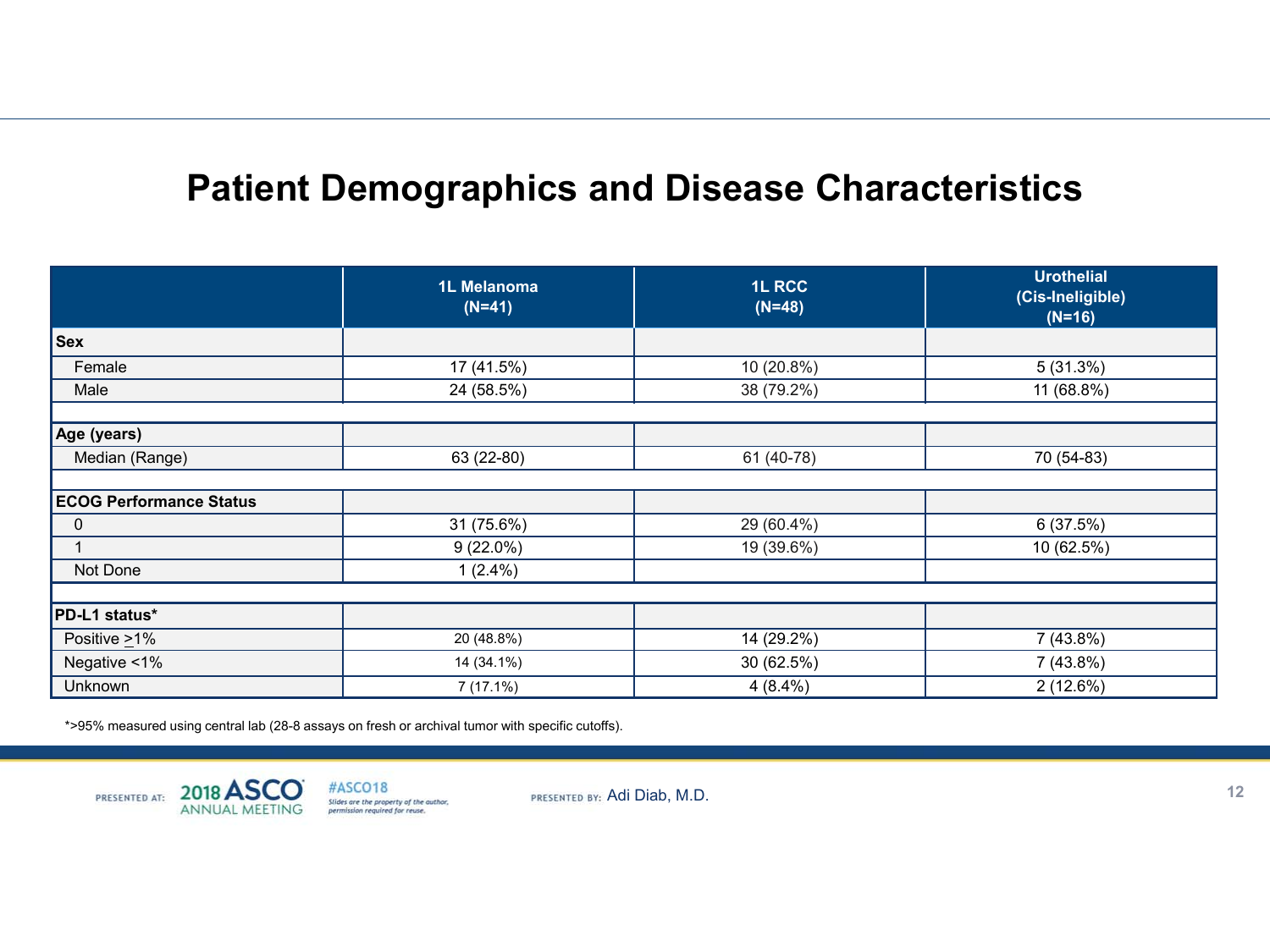# **Disease Characteristics at Study Entry**

| 1L Melanoma              | $(N=41)$ | $\%$ |
|--------------------------|----------|------|
| <b>BRAF status</b>       |          |      |
| Mutant                   | 15       | 36.6 |
| (V600E, V600K or other)  |          |      |
| Wild-Type                | 25       | 61.0 |
| Unknown                  | 1        | 2.4  |
|                          |          |      |
| LDH*                     |          |      |
| Normal                   | 33       | 80.5 |
| Elevated > ULN           | 8        | 19.5 |
|                          |          |      |
| Stage (7th edition AJCC) |          |      |
| M <sub>0</sub>           | 0        | 0    |
| M <sub>1</sub> a         | 6        | 14.6 |
| M <sub>1</sub> b         | 18       | 43.9 |
| $M1c+**$                 | 17       | 41.4 |
|                          |          |      |
| Liver metastases         |          |      |
| Yes                      | 11       | 26.8 |
| No                       | 30       | 73.2 |

\*Based on maximum value prior to dosing

| <b>1L RCC</b>                         | $(N=48)$       | $\%$ |
|---------------------------------------|----------------|------|
| <b>IMDC</b> score                     |                |      |
| Favorable                             | 5              | 10.4 |
| Intermediate                          | 34             | 70.8 |
| Poor                                  | 9              | 18.8 |
|                                       |                |      |
| <b>1L Urothelial</b>                  | $(N=16)$       | %    |
| <b>Primary site</b>                   |                |      |
| <b>Urinary Bladder</b>                | 10             | 62.5 |
| <b>Renal Pelvis</b>                   | 5              | 31.3 |
| Urethra                               | 1              | 6.3  |
|                                       |                |      |
| Liver metastases at baseline          |                |      |
| Yes                                   | $\overline{2}$ | 12.5 |
| No                                    | 14             | 87.5 |
|                                       |                |      |
| Prior neoadjuvant/adjuvant<br>therapy |                |      |
| Yes                                   | 6              | 37.5 |
| No                                    | 10             | 62.5 |



#ASCO18 Slides are the property of the author,<br>permission required for reuse.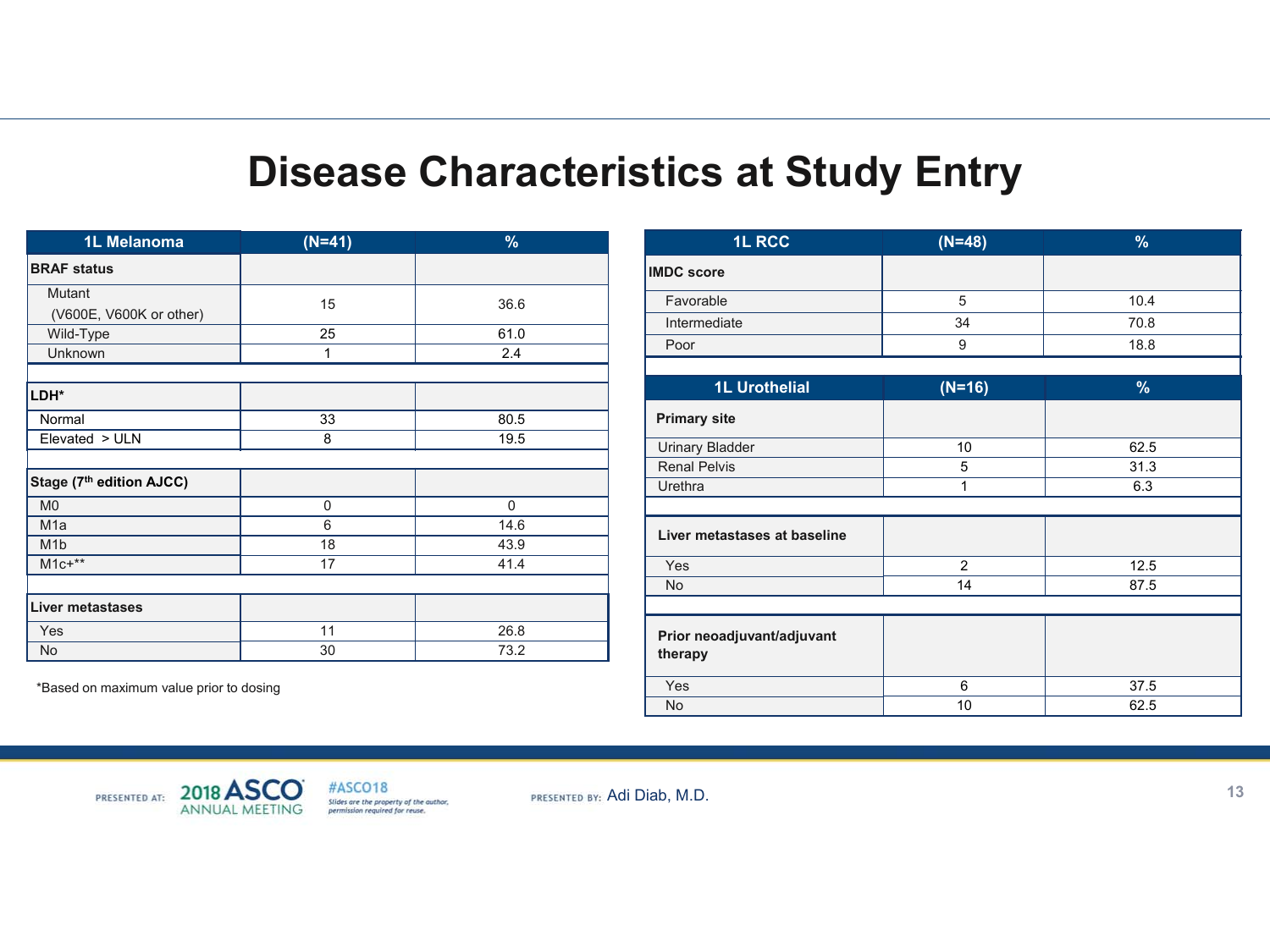### **Stage IV IO-Naïve 1L Melanoma Cohort at RP2D: Achieved Pre-Specified Efficacy Criteria**

**Stage 1: ORR 11/13 (85%) Stage 2: Best Overall Response ORR=14/28 (50%); DCR=20/28 (71%)**



Data cut: May 29, 2018

#ASCO18 2018 A PRESENTED AT: Slides are the property of the author **ANNUAL MEETING** permission required for reuse

**14**Horizontal dotted lines indicate the thresholds for PD, PR and CR response according to RECIST (version 1.1) criteria. -100% is PR for complete clearance of target lesions. CR is a complete response. "u": Unconfirmed. \*Best overall response is PD; SD for target lesions but PD due to a new lesion. §Off study treatment with confirmed CR due to patient decision.

One PD-L1(-) patient had PD due to non-target lesions and target lesions were not assessed, therefore 27/28 patients included in waterfall plot..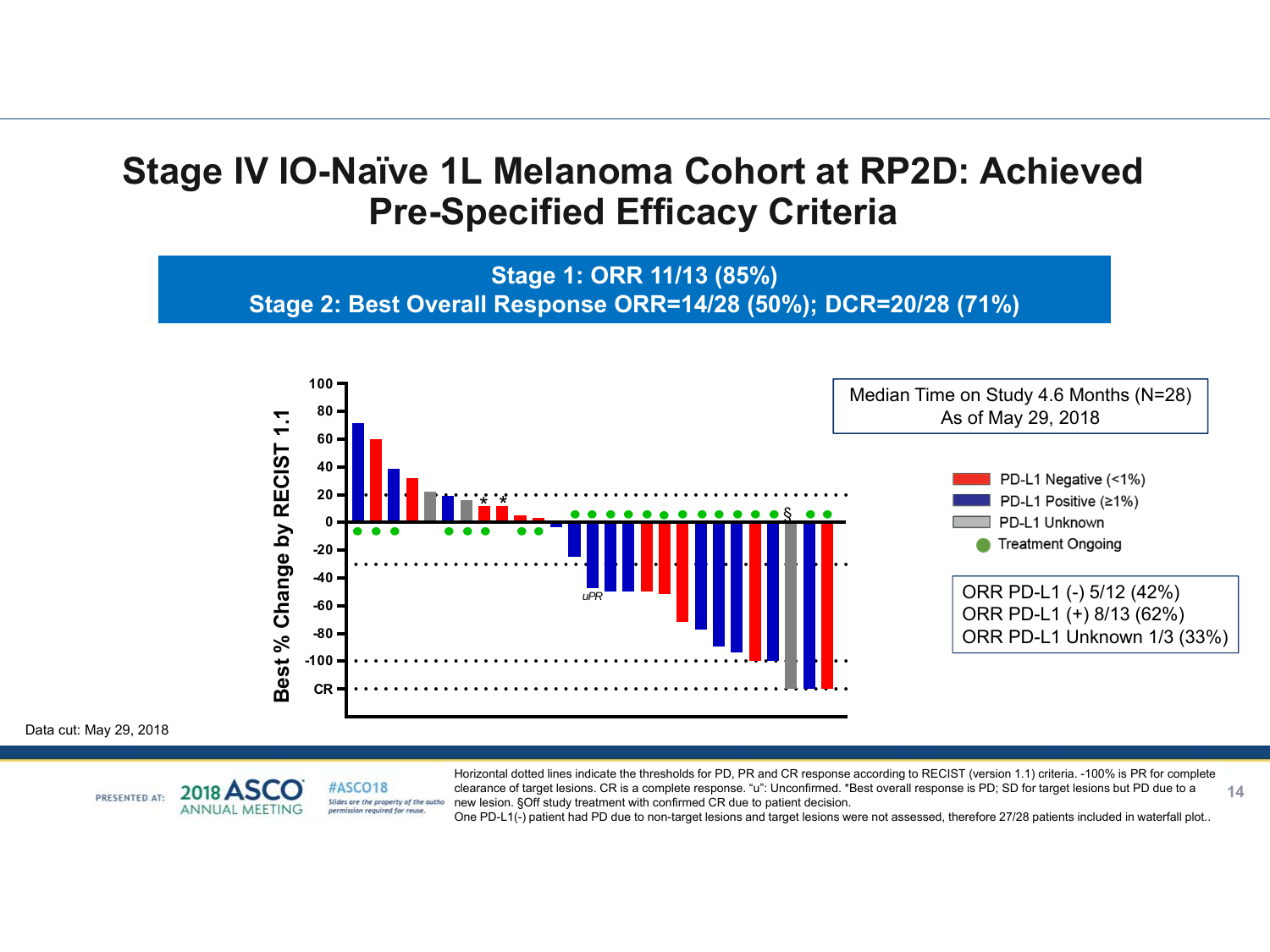### **Stage IV IO-Naïve 1L RCC Cohort Achieved Pre-Specified Efficacy Criteria**

**Stage 1: ORR 7/11 (64%) Stage 2: Best Overall Response ORR=12/26 (46%); DCR=20/26 (77%)**



Data cut: May 29, 2018



**15**Horizontal dotted lines indicate the thresholds for PD, PR and CR response according to RECIST (version 1.1) criteria; -100% is PR for complete clearance of target lesions. CR is a complete response, "u": Unconfirmed. \*Best overall response is PD (SD for target lesions, PD for non-target lesions). §Off study treatment with confirmed PR due to patient decision.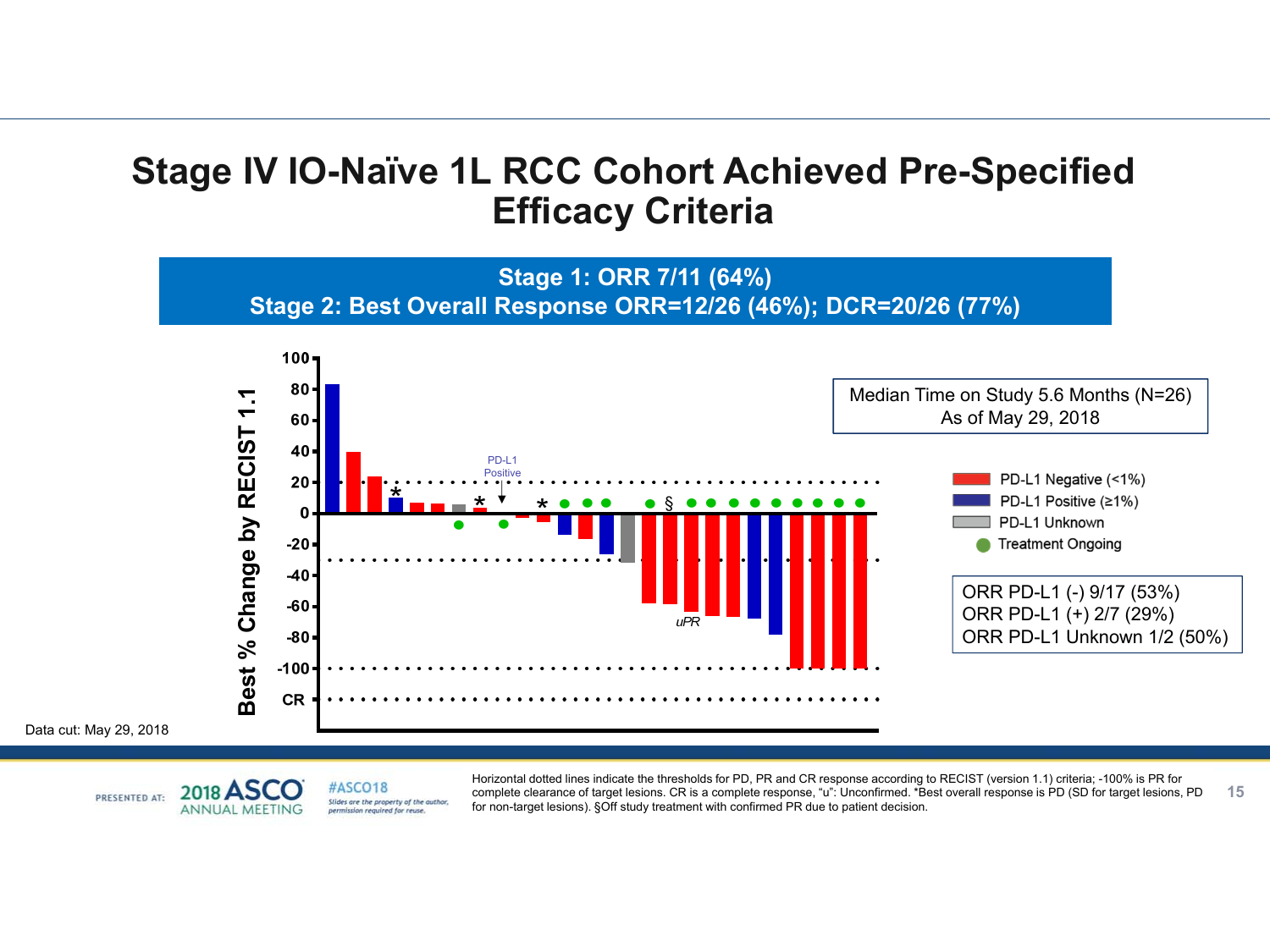### **Stage IV IO-Naïve 1L Urothelial Cohort (Cisplatin-Ineligible) Achieved Pre-Specified Efficacy Criteria**



Data cut: May 29, 2018

#ASCO18 2018 PRESENTED AT: **ANNUAL MEETING** 

Slides are the property of the author. permission required for reuse

Horizontal dotted lines indicate the thresholds for PD, PR and CR response according to RECIST (version 1.1) criteria. "u": Unconfirmed. -100% is PR for complete clearance of target lesions. CR is a complete response. \*Best overall response is PD due to new lesion or non-target lesion progression. \*\*uCR (confirmed PR by prior scan).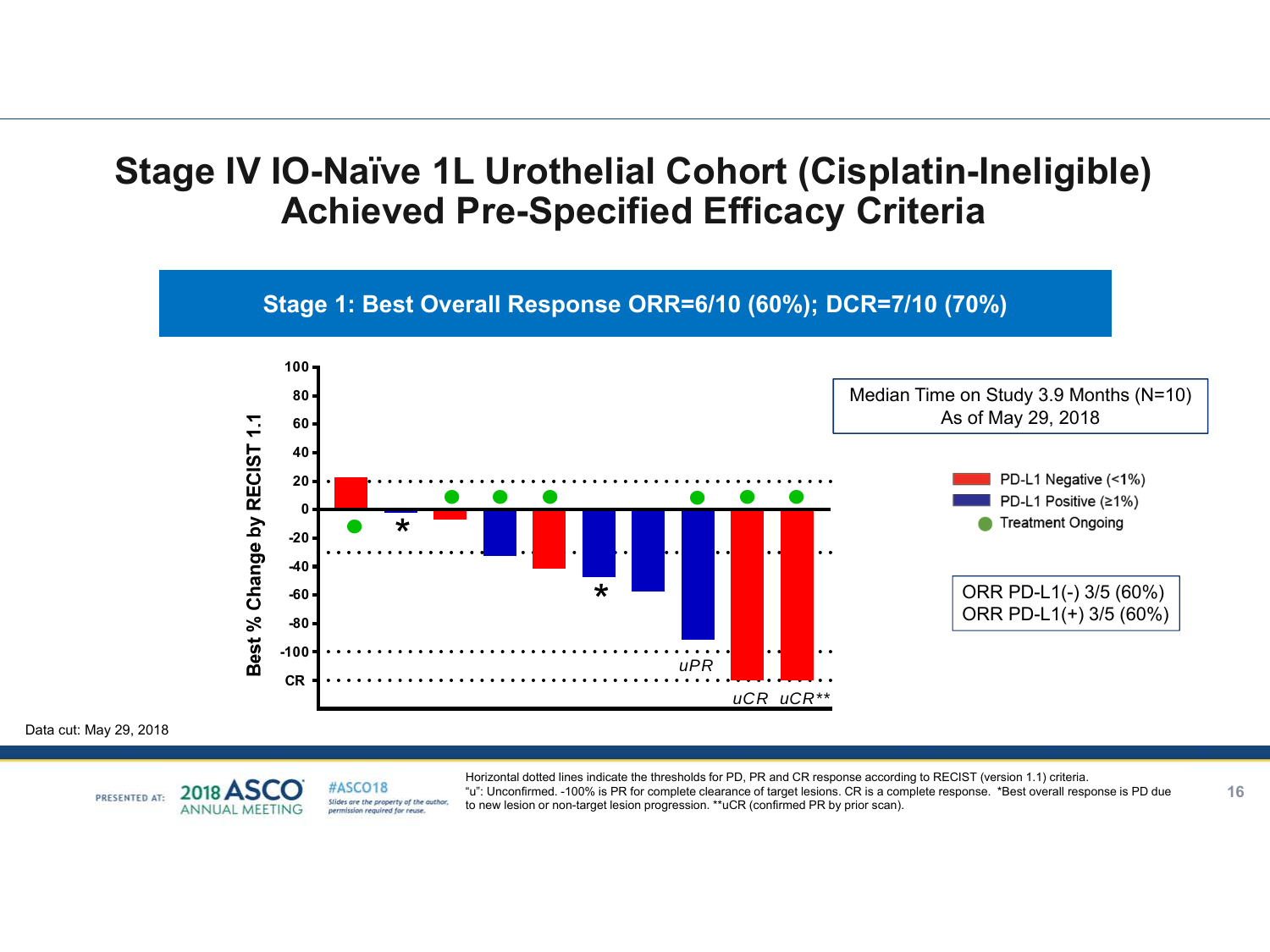# **Treatment-Related Adverse Events (AEs) at RP2D**

|                                                        | NKTR-214 0.006 q3w + Nivo 360 |
|--------------------------------------------------------|-------------------------------|
| Preferred Term <sup>[1]</sup>                          | $(N=283)$                     |
| Treatment-Related Grade 3 or higher (≥1% listed below) | 40 (14.1%)                    |
| Hypotension                                            | $5(1.8\%)$                    |
| Syncope                                                | $5(1.8\%)$                    |
| Increased Lipase                                       | $4(1.4\%)$                    |
| Rash*                                                  | $4(1.4\%)$                    |
| Dehydration                                            | $3(1.1\%)$                    |
| Treatment-Related Grade 1-2 in >15%                    |                               |
| Flu Like Symptoms**                                    | 166 (58.7%)                   |
| Rash*                                                  | 126 (44.5%)                   |
| Fatigue                                                | 119 (42.0%)                   |
| <b>Pruritus</b>                                        | 89 (31.4%)                    |
| <b>Nausea</b>                                          | 62 (21.9%)                    |
| <b>Decreased Appetite</b>                              | 54 (19.1%)                    |
| <b>Diarrhea</b>                                        | 43 (15.2%)                    |
| <b>Patients who discontinued due to a TRAE</b>         | $6(2.1\%)$                    |

Data cut: May 7, 2018 includes any AE deemed treatment-related by investigator and includes all available adjudicated safety data.

(1) Patients are only counted once under each preferred term using highest grade

\*Rash includes the following MedDRA preferred terms: Rash, Rash Erythematous, Rash Maculo-papular, Rash Pruritic, Erythema, Rash Generalized, Rash Papular, Rash Pustular, Rash Macular

\*\* Flu-like symptoms includes the following MedDRA preferred terms: Chills, Influenza, Influenza-like Illness, Pyrexia.

 $2018<sup>2</sup>$ PRESENTED AT:

#ASCO18 Slides are the property of the author,<br>permission required for reuse. **ANNUAL MEETING**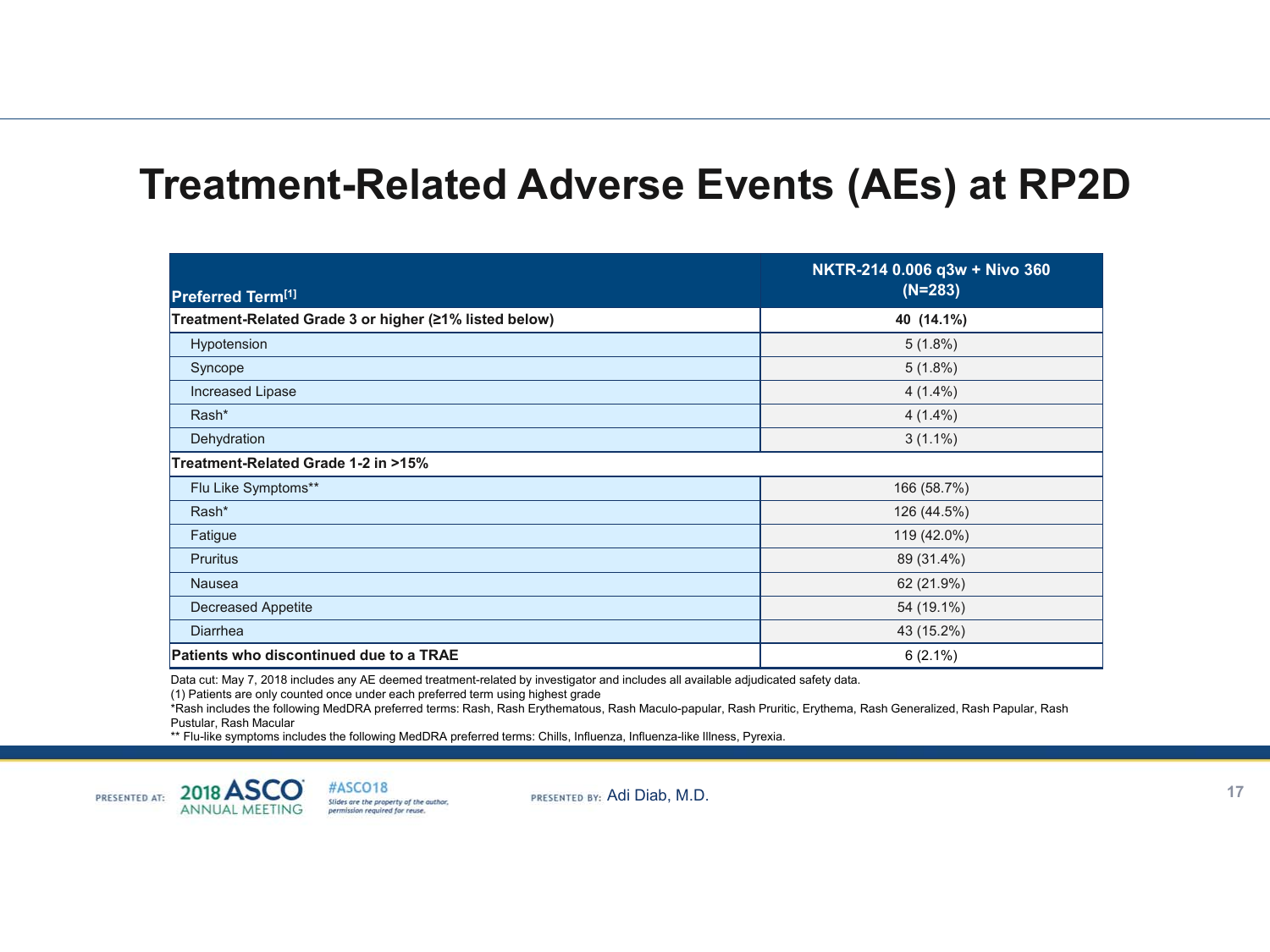# **Immune-Mediated Grade ≥3 AEs at RP2D**

| <b>Immune-Mediated Adverse Events</b>                             | NKTR-214 0.006 q3w + Nivo 360<br>$(N=283)$ |
|-------------------------------------------------------------------|--------------------------------------------|
| Any imAE (Grade $\geq 3$ )                                        | $10(3.5\%)$                                |
| Grade ≥3 imAE Treated with Steroid / Immuno-modulating Medication | 7(2.5%)                                    |
| Pneumonitis*/dyspnea                                              | 2(0.7%)                                    |
| Skin adverse event                                                | 2(0.7%)                                    |
| Hepatitis                                                         | $1(0.4\%)$                                 |
| Colitis                                                           | $1(0.4\%)$                                 |
| <b>Elevated Lipase</b>                                            | $1(0.4\%)$                                 |
| $Grade \geq 3$ Endocrinopathy                                     | $3(1.1\%)$                                 |
| Diabetes Mellitus Treated with Insulin                            | $1(0.4\%)$                                 |
| Hyperglycemia Treated with Insulin                                | 2(0.7%)                                    |

• One treatment-related G5 pneumonitis related to nivolumab in patient with NSCLC pre-treated with carboplatin/pemetrexed and history of brain metastases

Data cut: May 7, 2018

2018 ASC #ASCO18 PRESENTED AT: Slides are the property of the author,<br>permission required for reuse. **ANNUAL MEETING**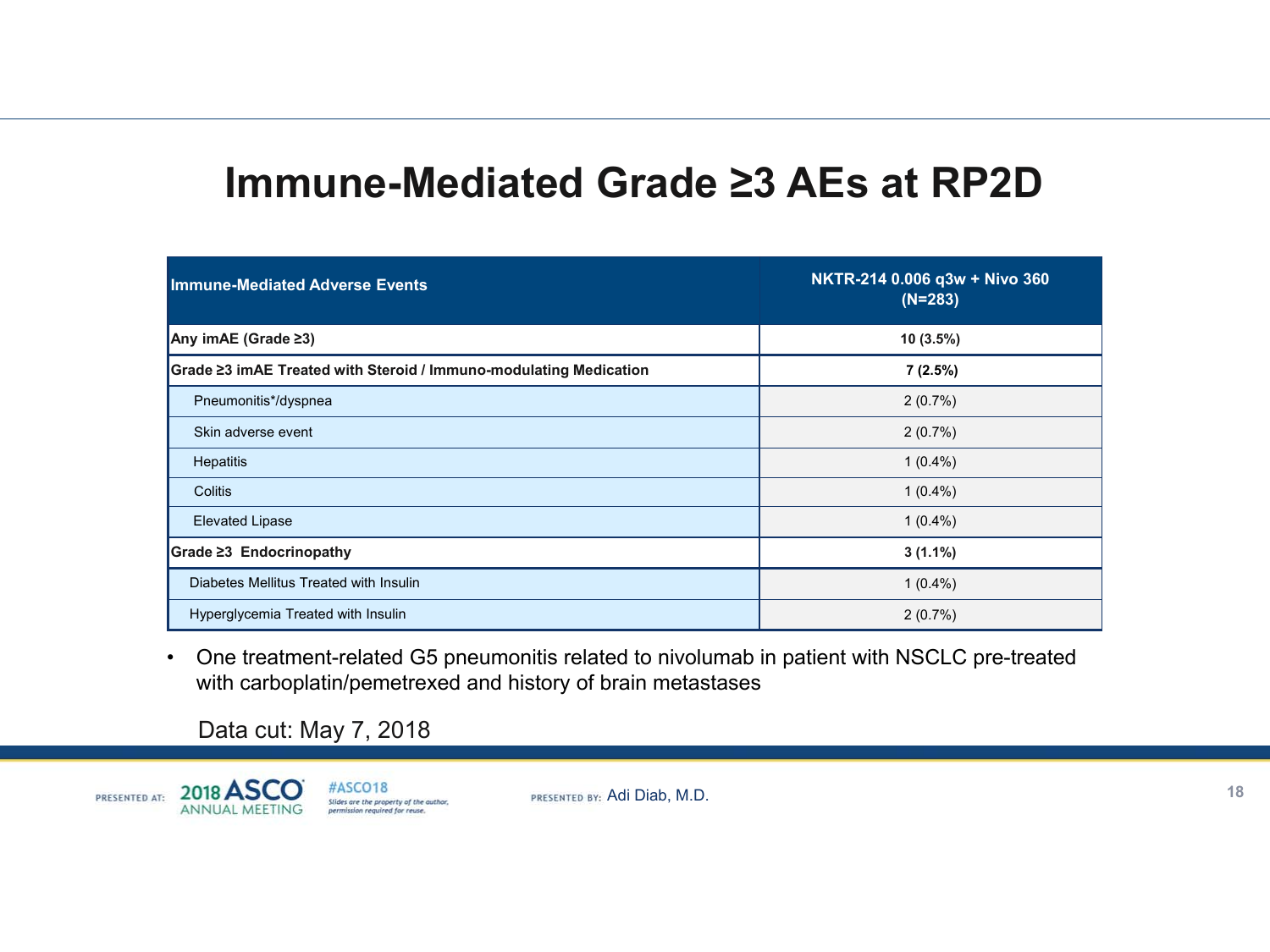# **NKTR-214 + Nivolumab Increased Lymphocyte Proliferation in Blood and CD8 T Cells in Tumor**



"Proliferating Lymphocytes in Blood" were measured using flow cytometry of fresh whole blood for all patients that the met inclusion criteria and had matched Cycle 1 Day 1 (C1D1) and Cycle 1 Day 8 (C1D8) blood collections. C1D8/C1D1, Ki67 is a marker of proliferation. "Total CD8 T Cells in Tumor" measured using immunohistochemistry using biopsy specimens collected at baseline and week 3. Cells/mm<sup>2</sup> were counted and fold-change calculated fo

#ASCO18 2018 A PRESENTED AT: Slides are the property of the author, **ANNUAL MEETIN** permission required for reuse.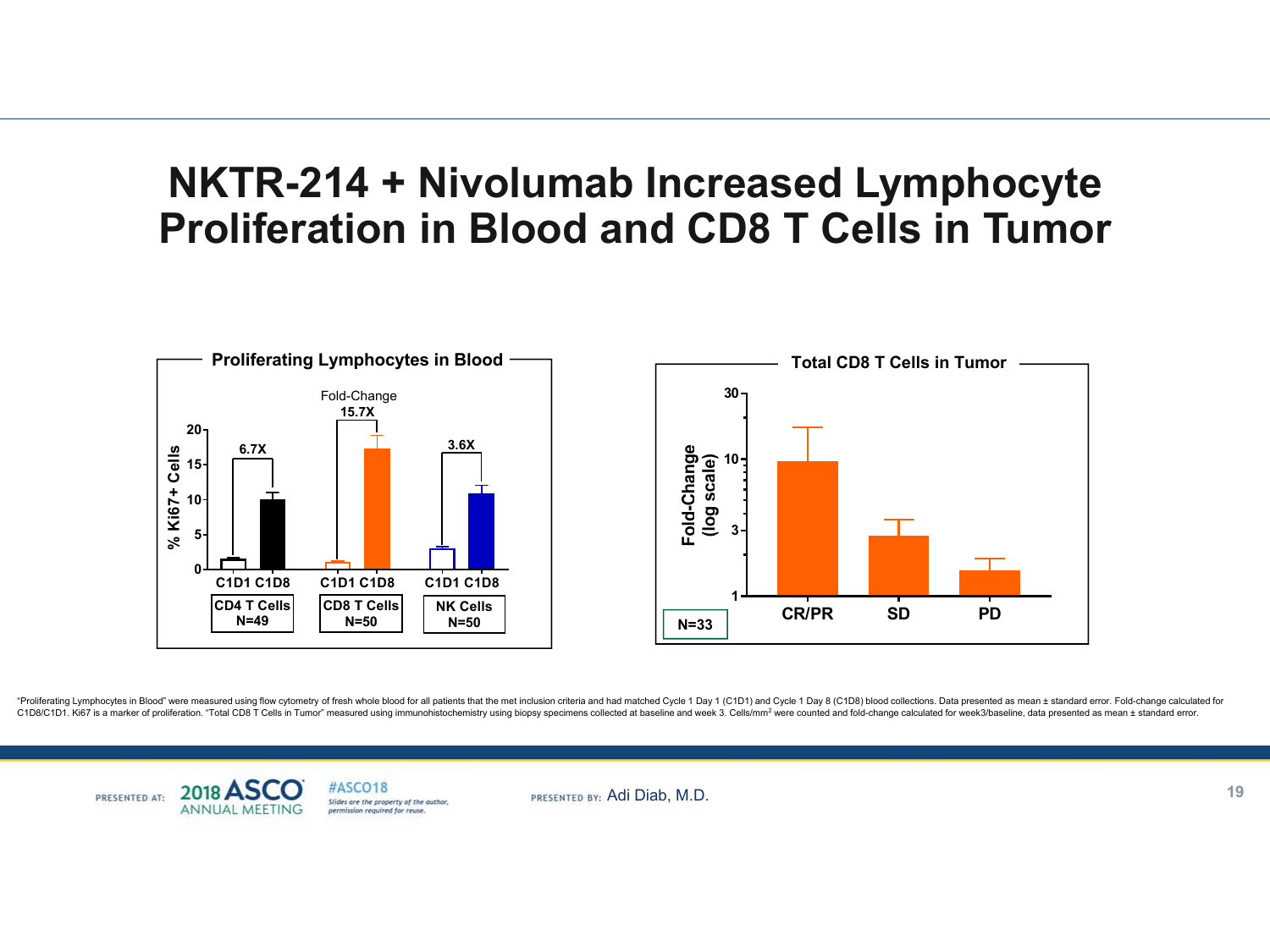# **Conversion of PD-L1(-) to PD-L1(+) in Tumor Biopsies from Baseline to Week 3 is Associated with Clinical Benefit**



- NKTR-214 + nivolumab can convert PD-L1(-) tumors to PD-L1(+)
	- PD-L1 negative to positive conversion in 9/17 (53%) of patient s
- Patients that were PD-L1(+) at baseline, or converted to PD-L1(+) after start of treatment showed greatest clinical benefit



31 patients were available with matched baseline and week 3 results for PD-L1 status. Of these, 17<br>were PD-L1 negative at baseline. PD-L1 was assessed on tumor cells using a validated 28-8 method. Example image shown for UC patient at baseline and week 3, 20x magnification.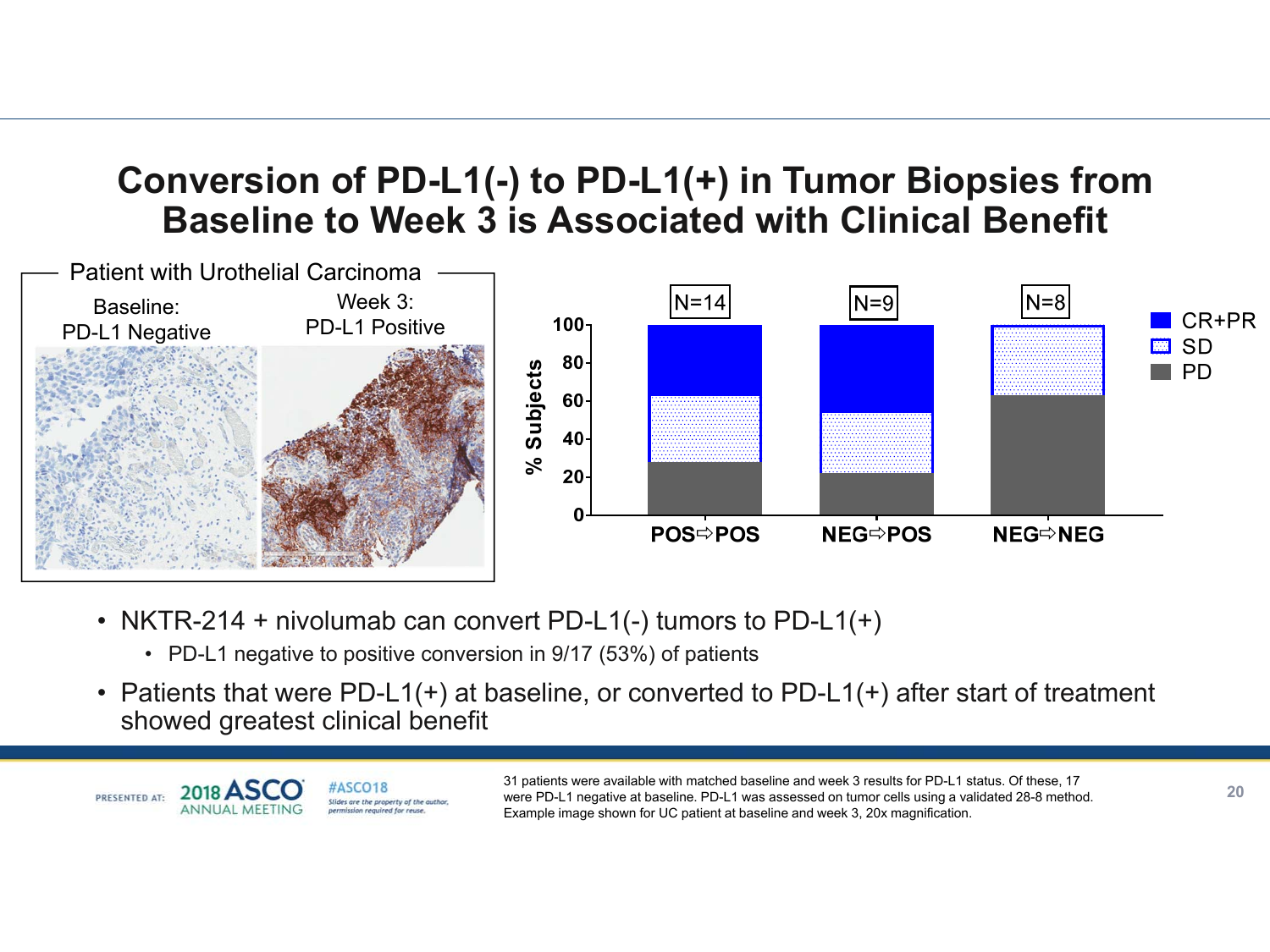# **PIVOT-02 Preliminary Data Conclusions**

- NKTR-214 in combination with nivolumab showed encouraging anti-tumor activity with notable ORR in PD-L1 negative patients (42% melanoma, 53% RCC, 60% urothelial).
- Pre-specified efficacy criteria were achieved in 1L melanoma, 1L renal cell carcinoma and 1L cisplatin-ineligible urothelial carcinoma which support the evaluation of NKTR-214 plus nivolumab in registrational trials.
- NKTR-214 in combination with nivolumab at the RP2D was well tolerated with a low rate of Gr3+ TRAEs including immune mediated AEs.
- Robust translational data confirm rationale for activation of the immune system in the tumor microenvironment with a conversion of PD-L1 negative tumors to PD-L1 positive on treatment.
- Ongoing enrollment in PIVOT-02 continuing for additional tumor types in I-O naïve and refractory settings.